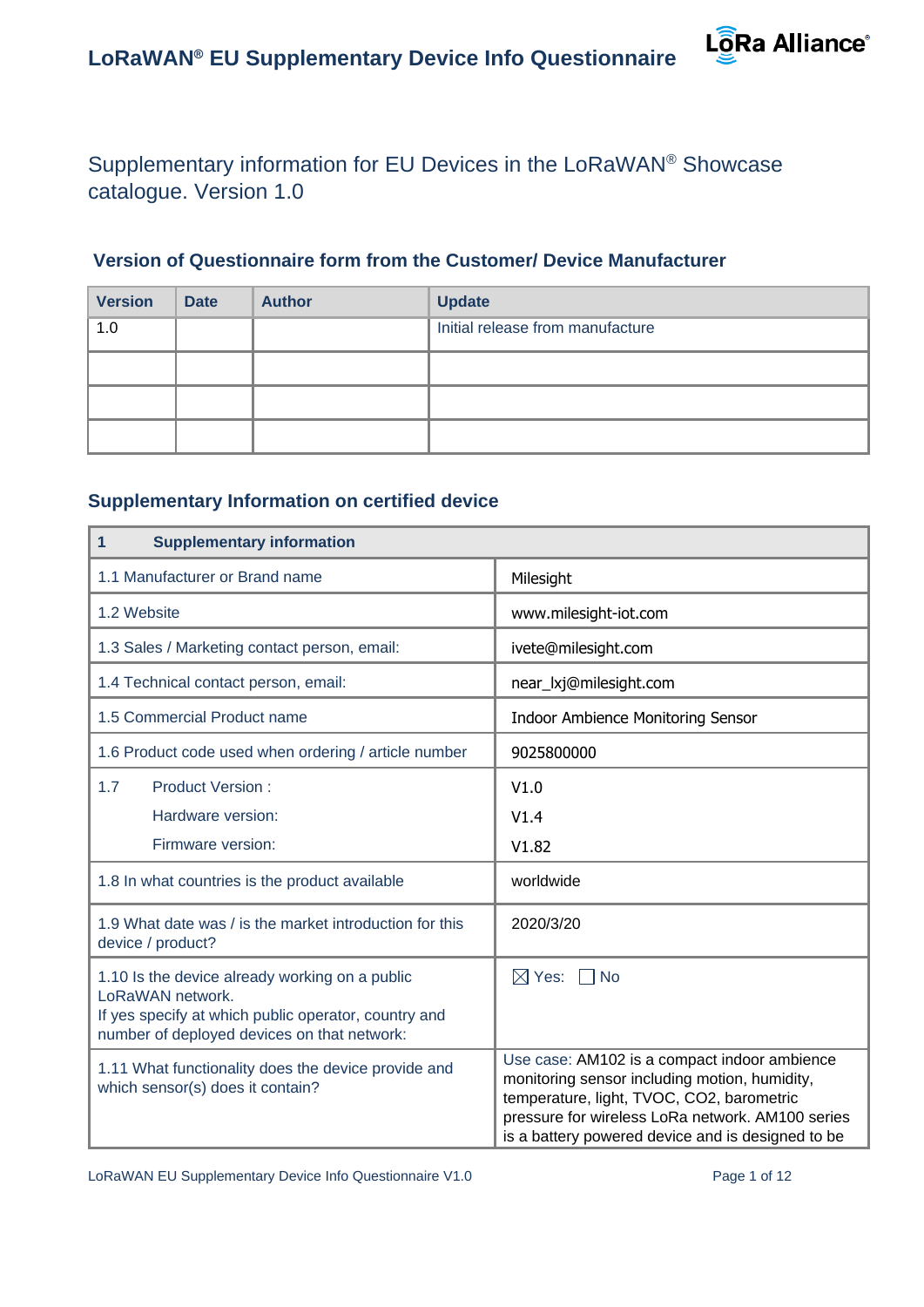

|                                                                                  | wall-mounted. It is equipped with NFC (Near Field<br>Communication) and can easily be configured via a                                                                                                                                                                                                                                                                 |
|----------------------------------------------------------------------------------|------------------------------------------------------------------------------------------------------------------------------------------------------------------------------------------------------------------------------------------------------------------------------------------------------------------------------------------------------------------------|
|                                                                                  | smartphone or a PC software.                                                                                                                                                                                                                                                                                                                                           |
|                                                                                  |                                                                                                                                                                                                                                                                                                                                                                        |
|                                                                                  | Short behavior description: Sensor data are<br>transmitted in real-time using standard LoRaWAN<br>protocol. LoRaWAN enables encrypted radio<br>transmissions over long distance while consuming<br>very little power. The user can obtain sensor data<br>and view the trend of data change through Milesight<br>IoT Cloud or through the user's own Network<br>Server. |
| 1.12 Accuracy & resolution for every sensor or<br>measurement made by the device |                                                                                                                                                                                                                                                                                                                                                                        |
| Name:                                                                            | PIR MOTION SENSORS                                                                                                                                                                                                                                                                                                                                                     |
| sensor accuracy (incl. unit): +/-                                                |                                                                                                                                                                                                                                                                                                                                                                        |
| resolution (incl. unit):                                                         |                                                                                                                                                                                                                                                                                                                                                                        |
| measurement parameter:                                                           | motion                                                                                                                                                                                                                                                                                                                                                                 |
| measurement range                                                                | 0~5m; 94 ° Horizontal, 82 ° Vertical                                                                                                                                                                                                                                                                                                                                   |
| Name:                                                                            | Humidity and Temperature Sensor                                                                                                                                                                                                                                                                                                                                        |
| sensor accuracy (incl. unit): +/-                                                | ±3%RH(10~90%RH);±5%RH(<10% or<br>>90%RH);±0.3°C(0°C~70°C);±0.6°C(-30~0°C);                                                                                                                                                                                                                                                                                             |
| resolution (incl. unit):                                                         | $0.5\%RH;0.1^{\circ}C$                                                                                                                                                                                                                                                                                                                                                 |
| measurement parameter:                                                           | Humidity; Temperature                                                                                                                                                                                                                                                                                                                                                  |
| measurement range                                                                | 0~100% RH,-20°C~+70°C                                                                                                                                                                                                                                                                                                                                                  |
| Name:                                                                            | <b>Ambient Light Sensing</b>                                                                                                                                                                                                                                                                                                                                           |
| sensor accuracy (incl. unit): +/-                                                | $±30\%$                                                                                                                                                                                                                                                                                                                                                                |
| resolution (incl. unit):                                                         | 1lux                                                                                                                                                                                                                                                                                                                                                                   |
| measurement parameter:                                                           | <b>Light Intensity</b>                                                                                                                                                                                                                                                                                                                                                 |
| measurement range                                                                | 0~60000 lux                                                                                                                                                                                                                                                                                                                                                            |
| Name:                                                                            | SGPC3 (TVOC Gas Sensor)                                                                                                                                                                                                                                                                                                                                                |
| sensor accuracy (incl. unit): +/-<br>resolution (incl. unit):                    | ±15%, 1.3 % accuracy drift per year                                                                                                                                                                                                                                                                                                                                    |
| measurement parameter:                                                           | 1ppb<br><b>TVOC</b> concentration                                                                                                                                                                                                                                                                                                                                      |
| measurement range                                                                | 0 - 60000 ppb                                                                                                                                                                                                                                                                                                                                                          |
| Name:                                                                            | <b>Senseair Sunrise</b>                                                                                                                                                                                                                                                                                                                                                |
| sensor accuracy (incl. unit): +/-                                                | $±30$ ppm or $±3$ % of reading                                                                                                                                                                                                                                                                                                                                         |
| resolution (incl. unit):                                                         | 1ppm                                                                                                                                                                                                                                                                                                                                                                   |
| measurement parameter:                                                           | CO2 concentration                                                                                                                                                                                                                                                                                                                                                      |
| measurement range                                                                | 400 - 5000 ppm                                                                                                                                                                                                                                                                                                                                                         |
| Name:                                                                            | Digital pressure sensor                                                                                                                                                                                                                                                                                                                                                |
| sensor accuracy (incl. unit): +/-                                                | $±1$ hPa                                                                                                                                                                                                                                                                                                                                                               |
| resolution (incl. unit):                                                         | 1 <sub>hPa</sub>                                                                                                                                                                                                                                                                                                                                                       |
| measurement parameter:                                                           | <b>Barometric Pressure</b>                                                                                                                                                                                                                                                                                                                                             |

LoRaWAN EU Supplementary Device Info Questionnaire V1.0 example 2 of 12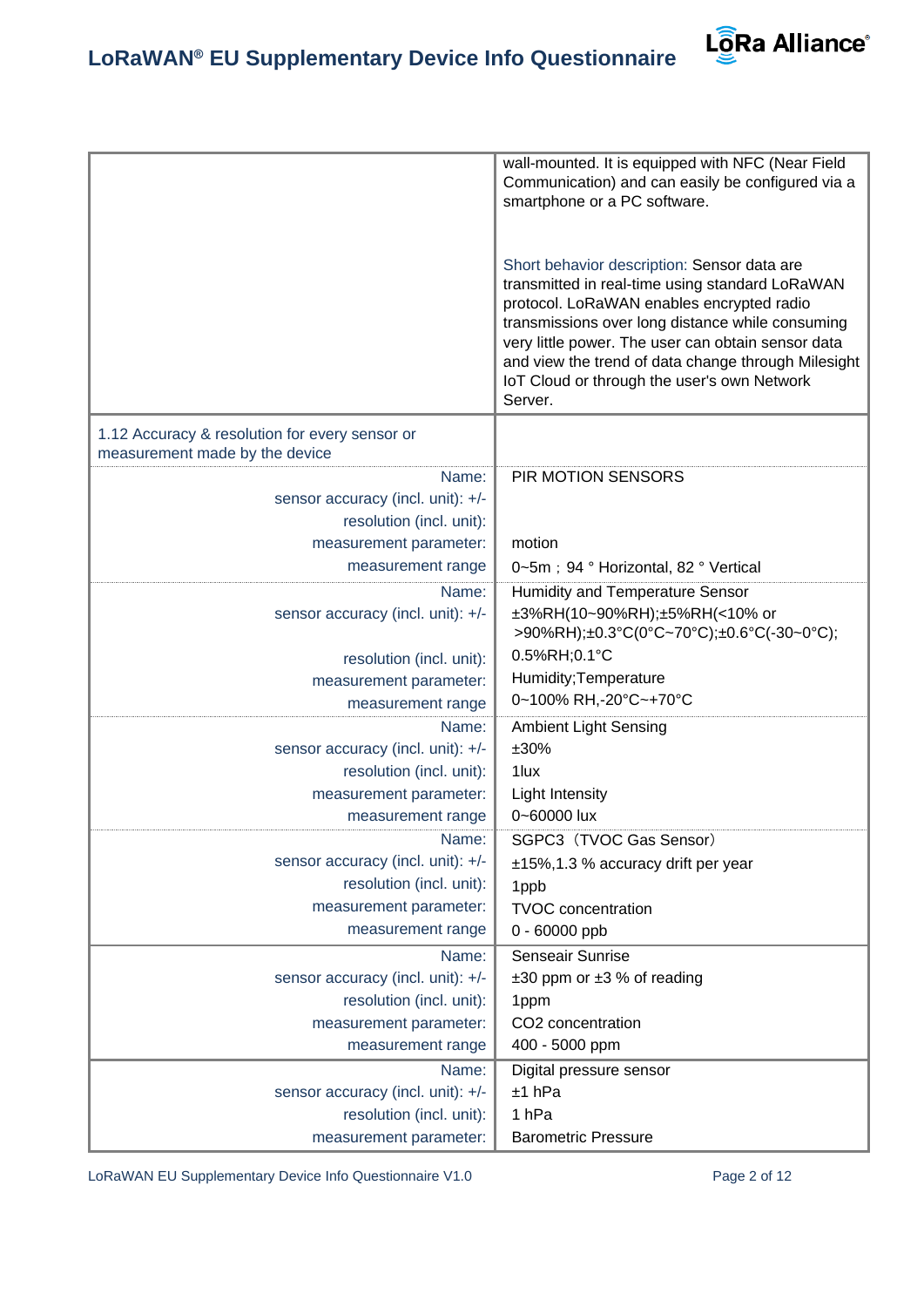

| measurement range                                                  | 300 - 1100 hPa (-40°C - 85°C)                                        |
|--------------------------------------------------------------------|----------------------------------------------------------------------|
| Periodic:<br>1.13 Uplinks are:                                     | $\boxtimes$                                                          |
| Period:                                                            | 10 <sub>min</sub>                                                    |
| Explanation:                                                       |                                                                      |
| Keep alive message period:                                         | 1day                                                                 |
| Event triggered how:                                               |                                                                      |
|                                                                    |                                                                      |
| 1.14 Parameter configuration of device (e.g.                       | $\boxtimes$ Remotely:                                                |
| transmission or measurement interval, threshold levels,            | $\boxtimes$ Over-the-air with LoRaWAN data downlinks                 |
| $etc.$ )                                                           | Specify if other:                                                    |
|                                                                    |                                                                      |
|                                                                    | Locally:                                                             |
|                                                                    | Via CLI: specify type of connector:                                  |
|                                                                    |                                                                      |
|                                                                    | $\boxtimes$ Via NFC:                                                 |
|                                                                    |                                                                      |
|                                                                    | Specify if other:<br>$\blacksquare$                                  |
|                                                                    |                                                                      |
| 1.15 Does the application server send downlinks to the<br>devices? | $\boxtimes$ Yes: (why/how often/typical size)                        |
|                                                                    |                                                                      |
|                                                                    | $\Box$ No                                                            |
| 1.16 Operating temperature of device<br>- $x °C$ to + $x °C$       | Minimum 0 °C<br>Maximum 45 °C                                        |
|                                                                    |                                                                      |
| 1.17 Is the payload structure available for decoding?              | $\Box$ Yes: $\boxtimes$ No                                           |
|                                                                    | Please attach the payload structure<br>(+example of decoded payload) |
| 1.18 Is there a decode-API available                               | $\Box$ Yes: $\boxtimes$ No                                           |
|                                                                    | Please attach the API documentation                                  |
|                                                                    |                                                                      |
| 1.19 Is the firmware upgradeable and how?                          | $\boxtimes$ Yes: (how)                                               |
|                                                                    |                                                                      |
|                                                                    |                                                                      |
| 1.20 How can the device be reset to factory default                | Reset via PC Software; Reset via Button                              |
| settings?                                                          |                                                                      |
|                                                                    |                                                                      |
| 1.21 How can the device be forced to re-initiate the join          | via Smartphone APP; via PC Software; via Button                      |
| procedure?                                                         |                                                                      |
| 1.22 Product certifications (IP rating, ATEX, )                    | 1. IP rating: IP 30                                                  |
|                                                                    | 2. ATEX compliance:                                                  |
|                                                                    | Other:                                                               |
|                                                                    |                                                                      |
| 1.23 Which regulatory certifications are available (RED,           | $\boxtimes$ RED                                                      |
| CE, EMC)?                                                          | $\boxtimes$ CE                                                       |
|                                                                    | $\boxtimes$ EMC                                                      |

LoRaWAN EU Supplementary Device Info Questionnaire V1.0 example of the Sample 2 of 12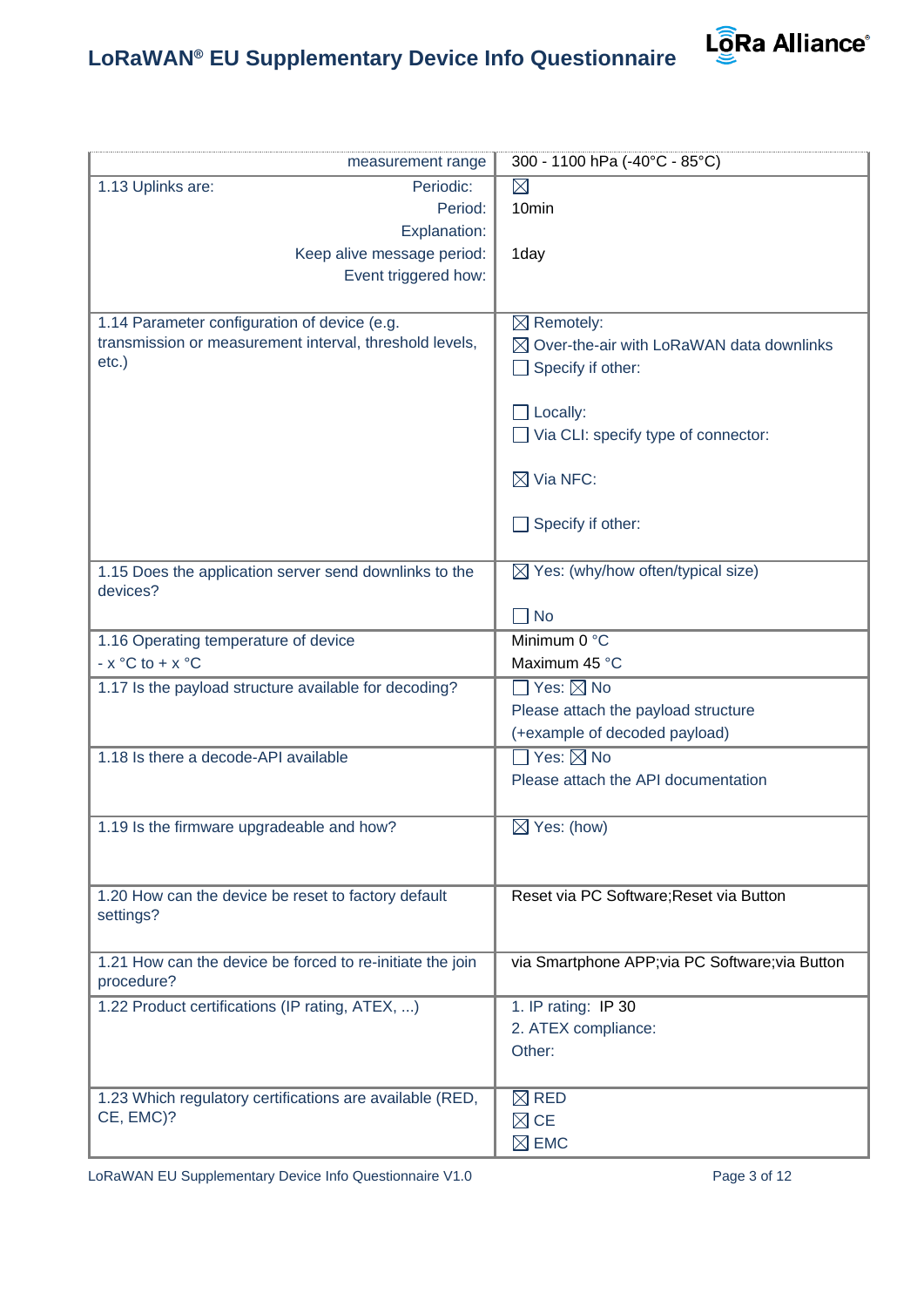

|                                 | Attach proof of certification to the mail in which this        |
|---------------------------------|----------------------------------------------------------------|
|                                 | document is sent to a public operator                          |
|                                 |                                                                |
| 1.24 Power Supply               | $\boxtimes$ External power supply:                             |
|                                 | connection:<br><b>USB</b>                                      |
|                                 | voltage:<br>5V                                                 |
|                                 | 100mA<br>amperage:                                             |
|                                 |                                                                |
|                                 | $\boxtimes$ Internal battery:                                  |
|                                 | battery type: Alkaline AA Size Battery                         |
|                                 | chemical composition: Zn/MnO2                                  |
|                                 | Battery self-discharge (%/year): 5                             |
|                                 | Battery shelf life: 5year                                      |
|                                 | capacity: 2500mAh                                              |
|                                 | weight: 24±1g                                                  |
|                                 | rechargeable: $\Box$ Yes: $\boxtimes$ No                       |
|                                 |                                                                |
| 1.25 Powering device on and off |                                                                |
| How is the device turned ON?    | Turn ON via Smartphone APP; Turn ON via PC                     |
| How is the device turned OFF?   | Software; Turn ON via Button                                   |
|                                 | Turn OFF via Smartphone APP; Turn OFF via PC                   |
|                                 | Software; Turn OFF via Button                                  |
|                                 |                                                                |
| 1.26 Dimensions of device       | 10.5x7.02x2.12cm                                               |
| (Length x width x height)       |                                                                |
|                                 |                                                                |
| 1.27 Weight of full device      | $\mathsf g$                                                    |
|                                 |                                                                |
| 1.28 Mounting of device         |                                                                |
| 1. How to mount?                | <b>Wall Mounting</b>                                           |
| 2. How to mount for best        | There should not be any isolates or barriers in PIR            |
| antenna propagation             | and light detection range.                                     |
|                                 | It is recommended to install at least 1.5m high from<br>floor. |

#### **2 LoRaWAN Device Information**

| 2.1 DevEUI Range (IEEE Compliance) | From: 24E1240000000000<br>To: 24E124FFFFFFFFFFF    |
|------------------------------------|----------------------------------------------------|
| 2.2 LoRaWAN Class                  | $\boxtimes$ Class A<br>$\Box$ Class B<br>  Class C |

LoRaWAN EU Supplementary Device Info Questionnaire V1.0 example 20 and 2 Page 4 of 12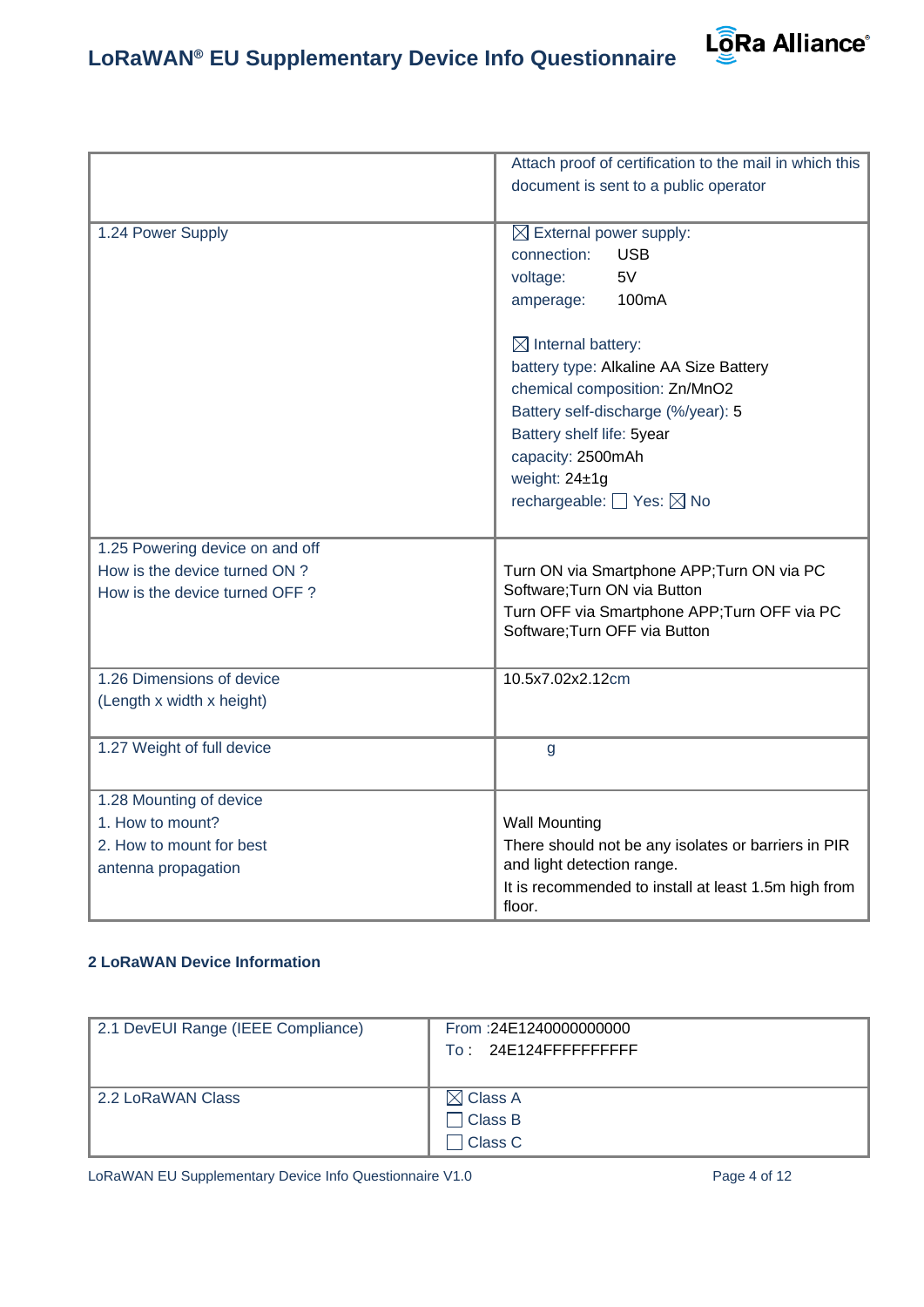

| 2.3 For Class C Device: Device Under Test | Yes                                                                             |
|-------------------------------------------|---------------------------------------------------------------------------------|
| restores previous RF settings at boot?    | <b>No</b>                                                                       |
|                                           |                                                                                 |
| 2.4 In what LoRaWAN region/frequency      | $\boxtimes$ EU863-870<br>US902-928<br>$\Box$ AS923<br>IN865-867<br>$\mathbf{I}$ |
| ranges is the product available           |                                                                                 |
|                                           | KR920-923<br>$\Box$ Other                                                       |
|                                           |                                                                                 |
| 2.5 Is the LoRaWAN test mode supported?   | $\boxtimes$ Yes                                                                 |
|                                           | $\Box$ No, why not                                                              |
|                                           |                                                                                 |
|                                           |                                                                                 |
|                                           |                                                                                 |
| 2.6 Tested and certified against          | $\Box$ V1.0.1 $\boxtimes$ V1.0.2 revB $\Box$ V1.0.3<br>V1.0                     |
| which LoRaWAN                             | $\exists$ V1.1. $x \Box$ Other:                                                 |
| Specification(s)                          |                                                                                 |
|                                           |                                                                                 |
|                                           |                                                                                 |
| 2.7 Link to document on the LoRa Alliance | Link:                                                                           |
| website                                   |                                                                                 |
|                                           |                                                                                 |
| 2.8 Which TX power is used in production  |                                                                                 |
|                                           |                                                                                 |
| devices by default?                       |                                                                                 |
|                                           |                                                                                 |
| - if LW 1.0.2 rev A or older is used:     | TXPower 0 (20dBm)                                                               |
|                                           | TXPower 1 (14dBm)                                                               |
|                                           | TXPower 2 (11dBm)                                                               |
|                                           |                                                                                 |
|                                           | TXPower 3 (8dBm)                                                                |
|                                           | TXPower 4 (5dBm)                                                                |
|                                           | TXPower 5 (2dBm)                                                                |
|                                           | other TXPower<br>dBm)                                                           |
|                                           |                                                                                 |
|                                           |                                                                                 |
| - if LW 1.0.2 rev B or newer is used      | $\boxtimes$ TXPower 0 (MaxEIRP)                                                 |
|                                           | <b>TXPower 1 (MaxEIRP-2dB)</b>                                                  |
|                                           | TXPower 2 (MaxEIRP-4dB)                                                         |
|                                           |                                                                                 |
|                                           | TXPower 3 (MaxEIRP-6dB)                                                         |
|                                           | TXPower 4 (MaxEIRP-8dB)                                                         |
|                                           | TXPower 5 (MaxEIRP-10dB)                                                        |
|                                           | TXPower 6 (MaxEIRP-12dB)                                                        |
|                                           | TXPower 7 (MaxEIRP-14dB)                                                        |
|                                           |                                                                                 |
|                                           |                                                                                 |
|                                           | other TXPower                                                                   |
|                                           | (Max EIRP :<br>dB)                                                              |
|                                           |                                                                                 |
|                                           |                                                                                 |
|                                           |                                                                                 |
|                                           |                                                                                 |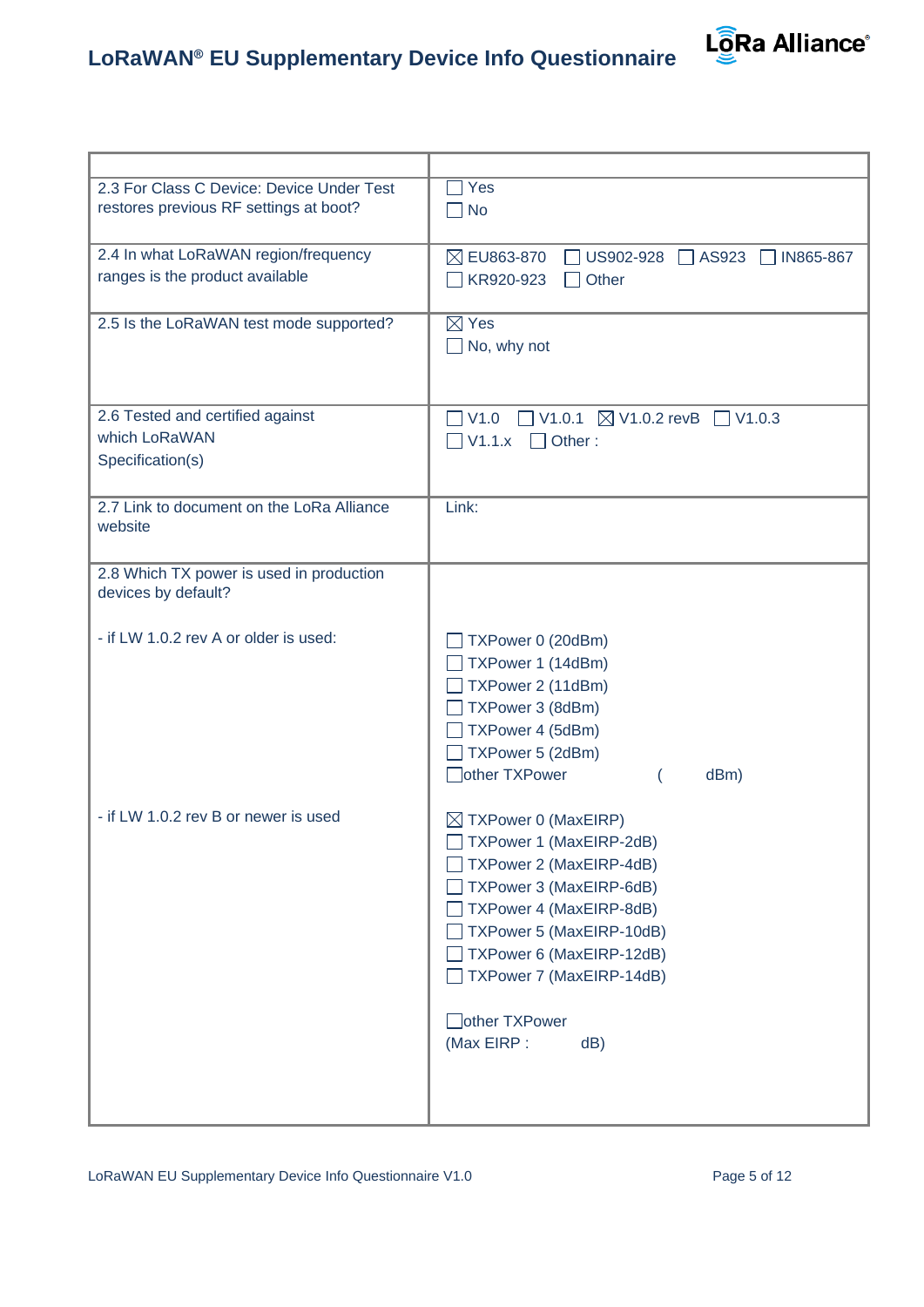

| 2.9 Which TX powers are supported by the<br>device in production                                      |                                                                                                                                                                                                                                                                                                                     |
|-------------------------------------------------------------------------------------------------------|---------------------------------------------------------------------------------------------------------------------------------------------------------------------------------------------------------------------------------------------------------------------------------------------------------------------|
| - if LW 1.0.2 rev A or older is used:                                                                 | TXPower 0 (20dBm)<br>TXPower 1 (14dBm)<br>TXPower 2 (11dBm)<br>TXPower 3 (8dBm)<br>TXPower 4 (5dBm)<br>TXPower 5 (2dBm)                                                                                                                                                                                             |
|                                                                                                       | other TXPower<br>dBm)<br>(                                                                                                                                                                                                                                                                                          |
| - if LW 1.0.2 rev B or newer is used                                                                  | $\boxtimes$ TXPower 0 (MaxEIRP)<br>$\boxtimes$ TXPower 1 (MaxEIRP-2dB)<br>$\boxtimes$ TXPower 2 (MaxEIRP-4dB)<br>$\boxtimes$ TXPower 3 (MaxEIRP-6dB)<br>$\boxtimes$ TXPower 4 (MaxEIRP-8dB)<br>$\boxtimes$ TXPower 5 (MaxEIRP-10dB)<br>$\boxtimes$ TXPower 6 (MaxEIRP-12dB)<br>$\boxtimes$ TXPower 7 (MaxEIRP-14dB) |
|                                                                                                       | (Max EIRP :<br>dB)                                                                                                                                                                                                                                                                                                  |
| 2.9 Which LoRaWAN Specification<br>is currently supported on<br>the production devices?               | $\n  V1.0\n$<br>$\Box$ V1.0.1<br>$\Box$ V1.0.2 revA<br>$\boxtimes$ V1.0.2 revB<br>$\Box$ V1.0.4<br>$\Box$ V1.1.x<br>$\Box$ Other:                                                                                                                                                                                   |
| 2.10 Will you re-certify your device<br>when a new major LoRaWAN<br>specification version is released | $\boxtimes$ Yes.<br>$\Box$ No, why:                                                                                                                                                                                                                                                                                 |
| 2.11 Has Interoperability prequalification<br>testing been done?                                      | $\boxtimes$ Yes.<br>$\Box$ No, why:                                                                                                                                                                                                                                                                                 |
|                                                                                                       | <b>Which Network Servers</b><br>$\boxtimes$ Actility<br>$\boxtimes$ Loriot<br>$\boxtimes$ TTI<br>Other: Specify:<br>Please attach all the test reports.                                                                                                                                                             |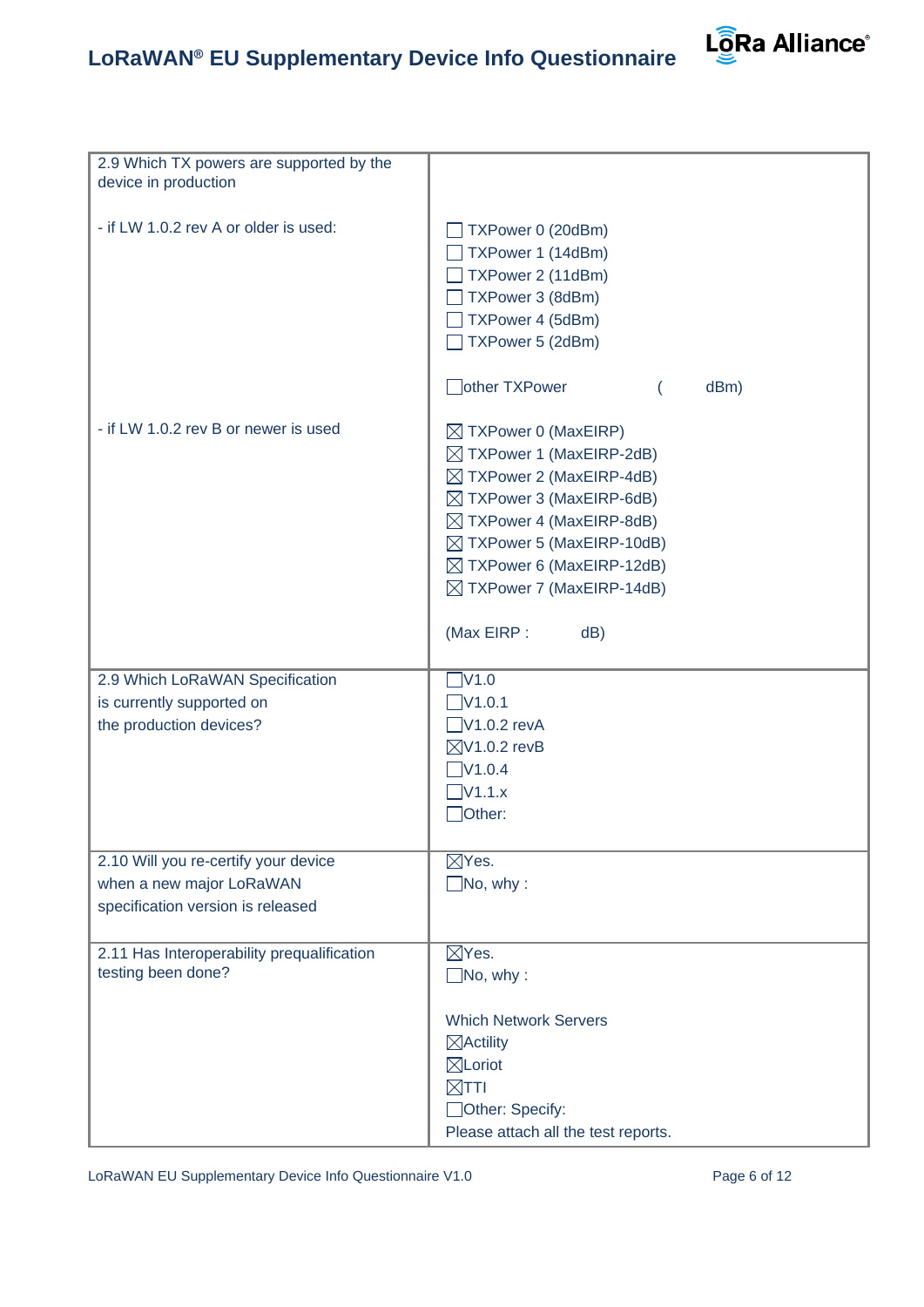

| 2.12 Is Activation Type OTAA the default                                                                                                                   | $\boxtimes$ Yes.<br>$\Box$ No, why:                                                                                                                                                                                                 |
|------------------------------------------------------------------------------------------------------------------------------------------------------------|-------------------------------------------------------------------------------------------------------------------------------------------------------------------------------------------------------------------------------------|
| 2.13 For OTAA, is AppKey unique for each<br>device?                                                                                                        | $\Box$ Yes.<br>$\boxtimes$ No.                                                                                                                                                                                                      |
| 2.14 Is ADR implemented?<br>Recommendation: ADR should always be<br>activated. Exceptions can be made for moving<br>devices but will need to be explained. | $\boxtimes$ Activated<br>Deactivated, why:<br>Configurable by user (recommendation: Activated by<br>default)<br>Mixed, explain:                                                                                                     |
| 2.15 What values did you implement for:<br>- ADR_ACK_LIMIT:<br>- ADR ACK DELAY:                                                                            | 64recommended value: 64<br>32recommended value: 32                                                                                                                                                                                  |
| 2.16 Do you use unconfirmed and/or<br>confirmed uplinks and what is the data rate,<br>timing and power back off algorithm?                                 | <b>lunconfirmed</b><br>$\Box$ confirmed, when and why:<br>$\boxtimes$ Both, which is used when and why: When confirmed<br>mode is enabled<br>Data rate, timing and power back-off algorithm<br>(only if you use confirmed uplinks): |
| Upon reception of a confirmed downlink<br>message, is the next uplink sent immediately<br>after the downlink ?Answers (radio buttons)                      | $\Box$ Yes.<br>$\boxtimes$ No, why :                                                                                                                                                                                                |
| 2.17 Is the device doing a periodical rejoin?<br>(only for OTAA)                                                                                           | $\Box$ Yes (frequency):<br>$\boxtimes$ No. Why? How to trigger a rejoin?<br>Use the restart button                                                                                                                                  |
| 2.18 Is the first join request sent on SF12?                                                                                                               | $\Box$ Yes.<br>$\boxtimes$ No, why: Because of the duty cycle<br>Explain the JoinRequest sequence if no JoinAccept<br>is received - data rate, timing and power back-off<br>algorithm.                                              |
| 2.19 On what SF and power setting is the first<br>uplink (after join procedure) done?                                                                      | <b>SF: SF10</b><br><b>TXPower: TXPower0</b>                                                                                                                                                                                         |
| 2.20 Are you doing periodically reset of Uplink<br>frame counter?                                                                                          | $\Box$ Yes (frequency/why):<br>$\boxtimes$ No.                                                                                                                                                                                      |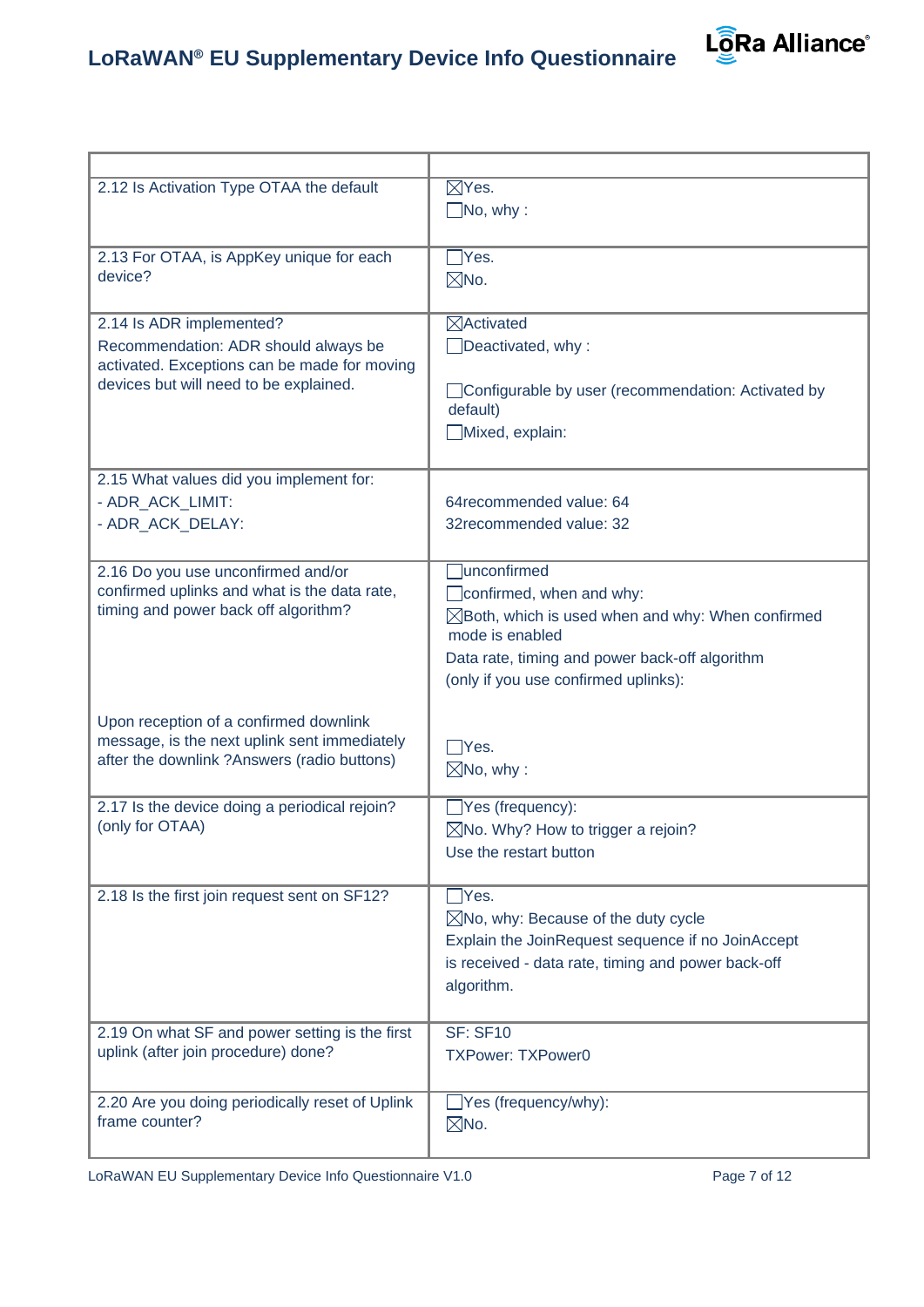

| 2.21 If LoRaWAN 1.0.x, DevNonce behaviour :          | $\boxtimes$ Based on a random value<br>Monotonically increasing never-wrapping counter                                                                                                                                                                                               |
|------------------------------------------------------|--------------------------------------------------------------------------------------------------------------------------------------------------------------------------------------------------------------------------------------------------------------------------------------|
| 2.22 Uplink DataRate (0-7 supported)                 | Min: $0$<br>Max: $6$                                                                                                                                                                                                                                                                 |
| 2.23 RX1 Data Rate Offset                            | ⊠Default LoRaWAN in regards of ISM band<br>$\Box$ Other:                                                                                                                                                                                                                             |
| 2.24 RX1 Delay                                       | $\boxtimes$ Default LoRaWAN in regards of ISM band<br>Other:                                                                                                                                                                                                                         |
| 2.25 RX2 Data Rate                                   | $\boxtimes$ Default LoRaWAN in regards of ISM band<br>$\Box$ Other:                                                                                                                                                                                                                  |
| 2.26 RX2 Frequency                                   | ⊠Default LoRaWAN in regards of ISM band<br>Other:                                                                                                                                                                                                                                    |
| 2.27 RX1 Delay on JoinRequest (OTAA<br>devices only) | $\boxtimes$ Default LoRaWAN in regards of ISM band<br>Other:                                                                                                                                                                                                                         |
| 2.28 Mobility Profile (how your device moves)        | $\boxtimes$ Near static<br>□Walking speed<br>Vehicle speed<br>$\Box$ Random                                                                                                                                                                                                          |
| 2.29 Frame Counters Up To 32-bits                    | ⊠Frame counter-up<br>Frame counter-down                                                                                                                                                                                                                                              |
| 2.30 Which MAC commands does the device<br>support   | ⊠LinkCheckReq / LinkCheckAns<br>⊠TXParamSetupReq / TXParamSetupAns<br><b>XLinkADRReq / LinkADRAns</b><br>⊠DutyCycleReq / DutyCycleAns<br>⊠RXParamSetupReq /RXParamSetupAns<br>⊠DevStatusReq / DevStatusAns<br>⊠NewChannelReq / NewChannelAns<br>⊠TXTimingSetupReq / TXTimingSetupAns |
| 2.31 LoRaWAN Stack Type (optional)                   | ⊠Semtech/Stackforce<br>Semtech/Stackforce with modifications<br>$\Box$ IBM<br>□IBM with modifications<br>Proprietary-Other, name it:                                                                                                                                                 |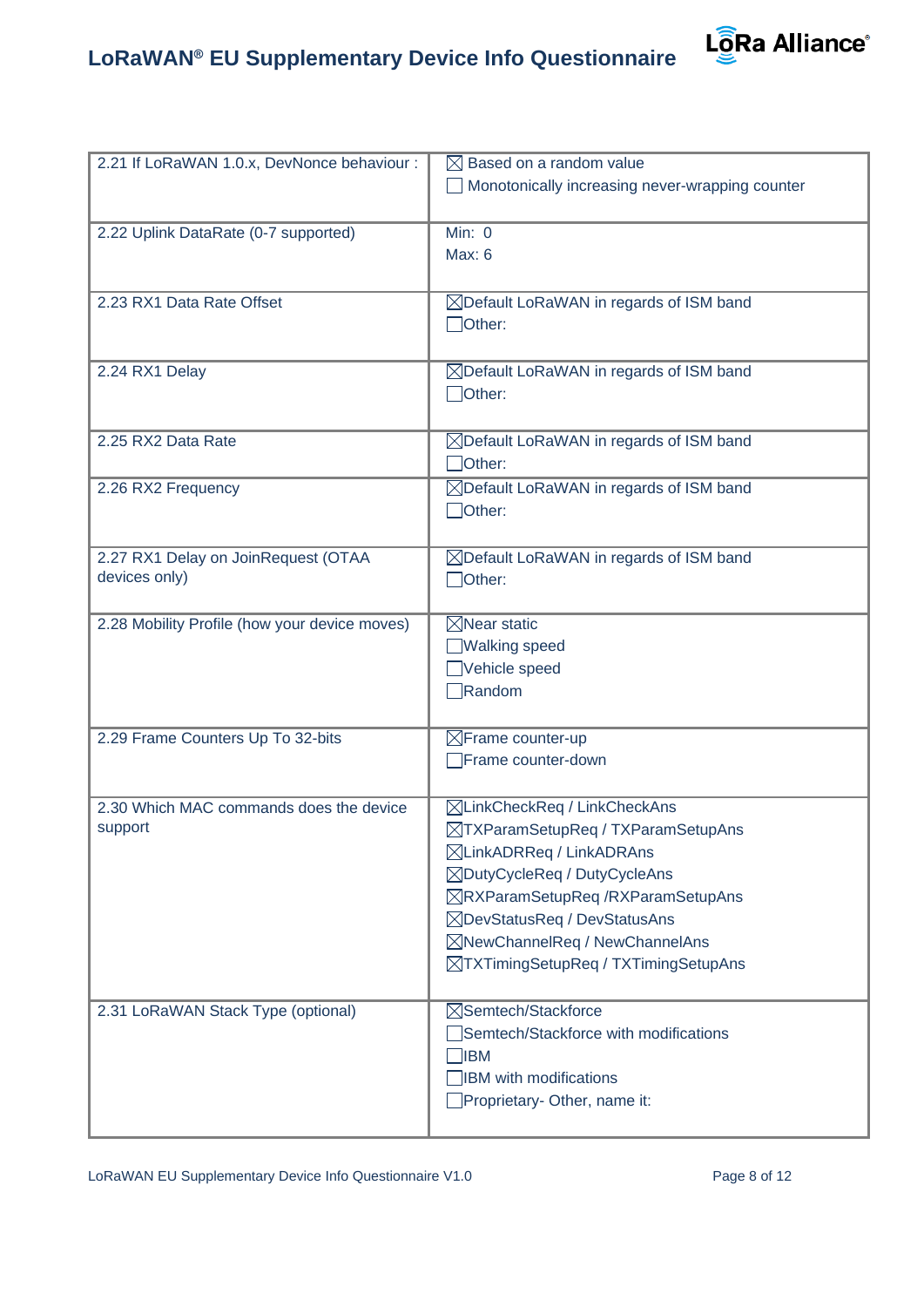

| 2.32 LoRaWAN Stack Version (optional) | V1.0.2                                                                                                                                     |
|---------------------------------------|--------------------------------------------------------------------------------------------------------------------------------------------|
| 2.33 LoRa Radio Hardware (optional)   | $\boxtimes$ Proprietary:<br>SX chip used:<br>□LoRaWAN Modem/Module:                                                                        |
|                                       | Manufacturer:<br>Part Number:<br>Firmware revision:                                                                                        |
| 2.34 Multicast support (optional)     | $\Box$ Yes:<br><b>Multicast DevAddr:</b><br><b>Multicast AppSKey:</b><br><b>Multicast NwkSKey:</b><br>Payload:<br>Port:<br>$\boxtimes$ No. |

#### **3 Radio Frequency Information**

| 3.1 Type of Antenna                                                                         | Wire                                                                                    |
|---------------------------------------------------------------------------------------------|-----------------------------------------------------------------------------------------|
|                                                                                             | $\neg$ PCB                                                                              |
|                                                                                             | External                                                                                |
|                                                                                             | $\boxtimes$ Other: (which type) Microstrip (Patch) Antennas                             |
| 3.2 Antenna gain [dBi or dBd]                                                               | 1.4dBi or                                                                               |
|                                                                                             | dBd                                                                                     |
| 3.3 Did you measure and take into account the                                               | $\Box$ Yes,<br>dB loss                                                                  |
| loss between the modem and the antenna?                                                     | $\boxtimes$ No, why: We have match the impedance between the<br>moderm and the antenna. |
| 3.4 For LW 1.0.2 rev A or older devices: which                                              | TXPower 0 (20dBm)                                                                       |
| TXPower setting should be used on the                                                       | TXPower 1 (14dBm)<br>$\bowtie$                                                          |
| network for your device*:                                                                   | TXPower 2 (11dBm)                                                                       |
|                                                                                             | TXPower 3 (8dBm)                                                                        |
|                                                                                             | TXPower 4 (5dBm)                                                                        |
|                                                                                             | TXPower 5 (2dBm)                                                                        |
|                                                                                             | other txpower<br>dBm)                                                                   |
| 3.5 Did you calibrate your device with the                                                  | $\boxtimes$ Yes, 1.4 dB loss                                                            |
| antenna gain and measured loss in between                                                   | $\Box$ No, why:                                                                         |
| the chipset and antenna? This so that your                                                  |                                                                                         |
| device emits with maximal power when using<br>TXPower 1 for LW 1.0.2 rev A or older devices |                                                                                         |
| (= 14dBm) and TXPower 0 for LW 1.0.2 rev B                                                  |                                                                                         |
| or newer devices (= MaxEIRP or 16.15dBm                                                     |                                                                                         |
| $EIRP)^*$ .                                                                                 |                                                                                         |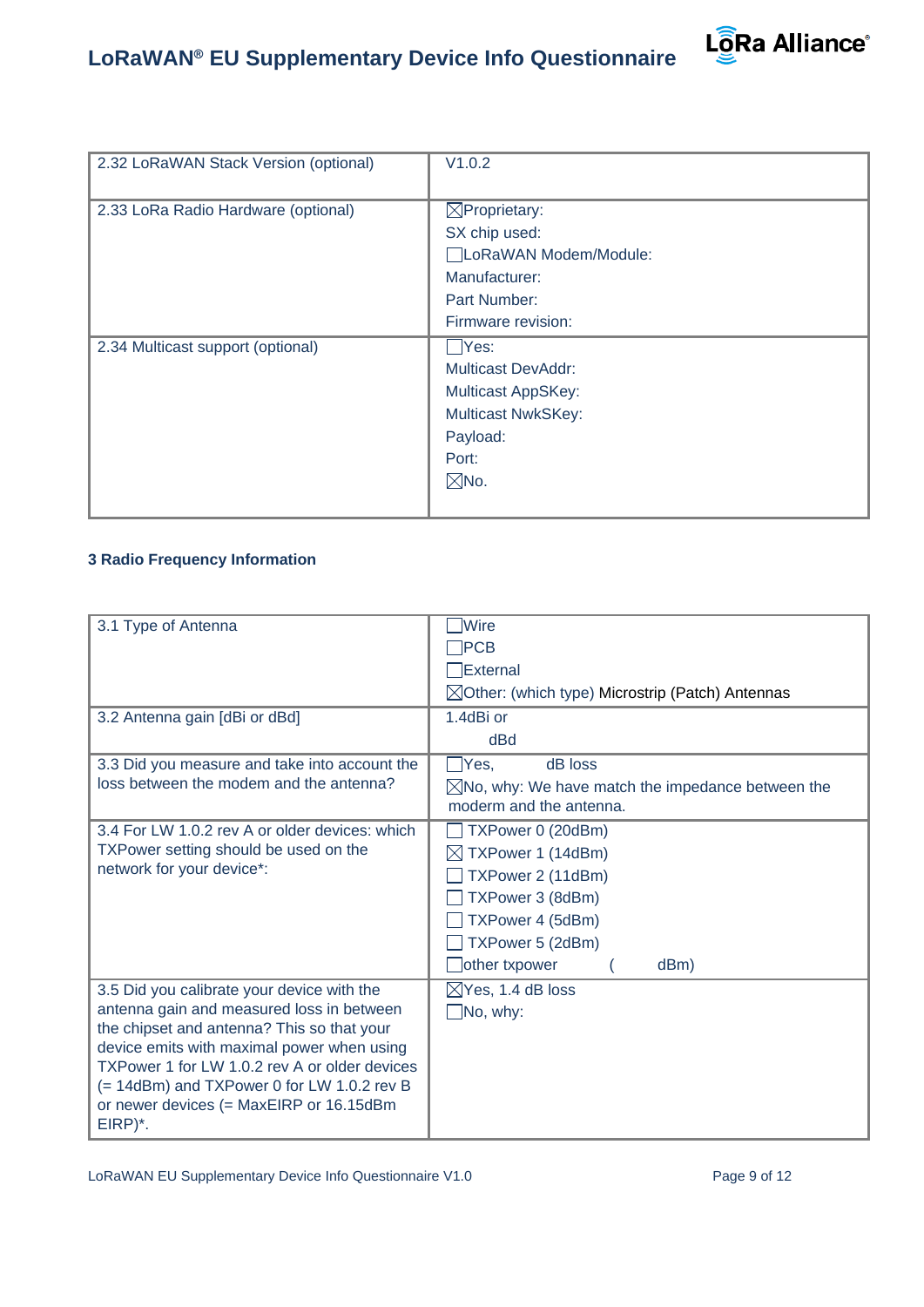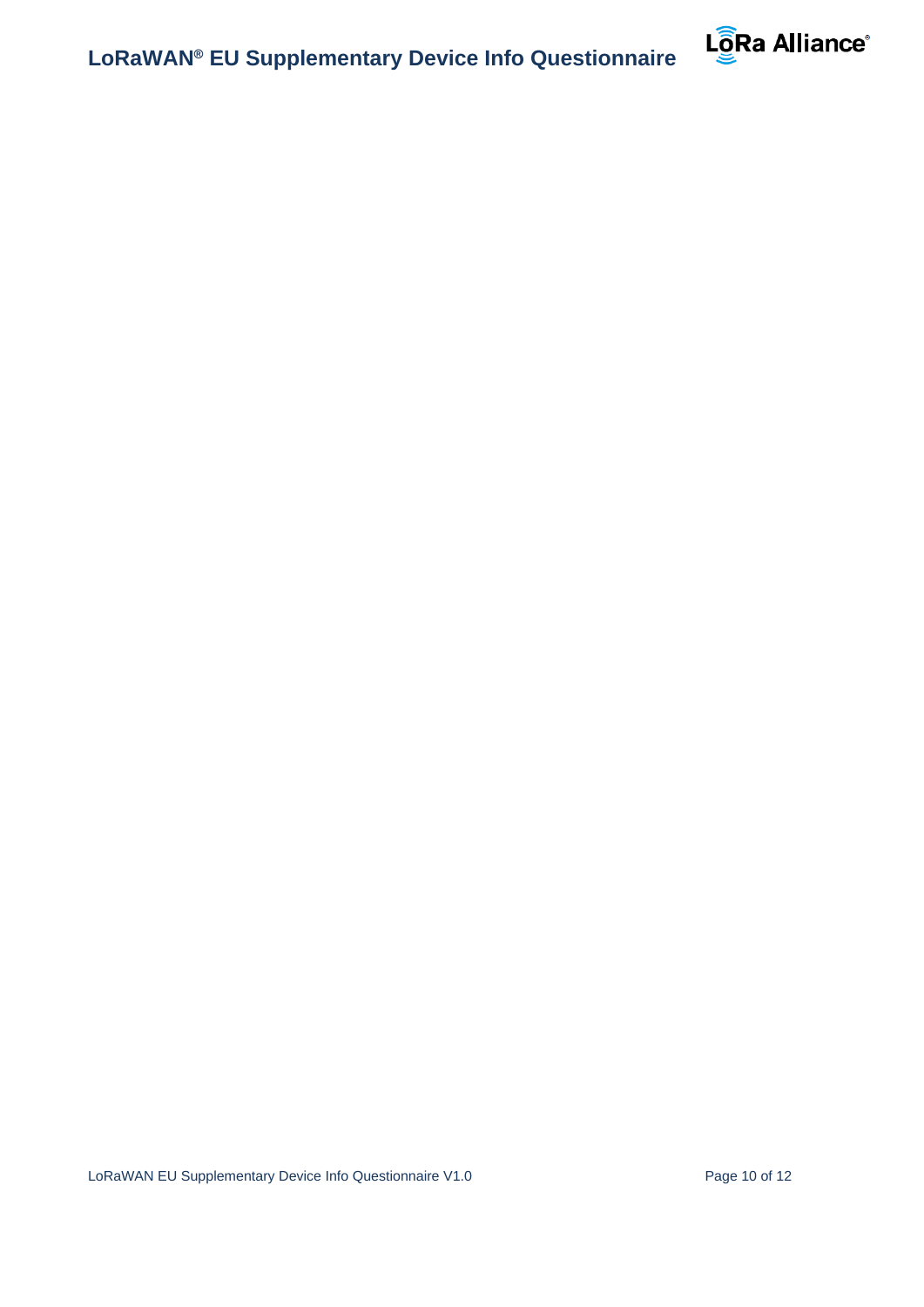

#### **4 Battery and TX Power Information**

#### **Please indicate if you do not want Section 4 displayed on the LoRa Alliance Website**  $\Box$ **Yes**

If yes please supply contact details for the operators to request the information for Section 4

| 4.1 Battery consumption of the                          | TX current: 71mA                                                           |
|---------------------------------------------------------|----------------------------------------------------------------------------|
| device (including modem,                                | RX current: 6.7 mA                                                         |
| sensors and all other electronics                       | Idle time current: 0.034mA                                                 |
| 4.2 Estimated battery life in years based on the number | Battery life in years                                                      |
| of transmissions (including sensor readings) at SF7,    | <b>SF10</b><br>SF <sub>7</sub><br><b>SF12</b>                              |
| SF10 & SF12 with your battery self-discharge and aging  | 144 0.75<br>0.62<br>0.44                                                   |
| over time taken into account.                           | Transmission Periodicity<br>(tranemieeinne/dav)<br>96 0.76<br>0.67<br>0.52 |
| <b>Assumptions:</b>                                     | 48 0.78<br>0.72<br>0.62                                                    |
| - Product shelf life before use:                        | 24 0.785<br>0.757<br>0.7                                                   |
| Maximum 1 year.                                         | 12 0.788<br>0.774<br>0.742                                                 |
| - At an environment temperature                         | 4 0.791<br>0.786<br>0.775                                                  |
| of 20°C.                                                | 1 0.792<br>0.790<br>0.787                                                  |
|                                                         |                                                                            |
| - LoRaWAN specification used for battery life           | $\Box$ LW1.0.1                                                             |
| calculation:                                            | $\Box$ LW1.0.2 revA                                                        |
|                                                         | $\boxtimes$ LW1.0.2 revB                                                   |
|                                                         | $\Box$ Other:                                                              |
|                                                         |                                                                            |
| - TX power setting (txpower)                            | $\Box$ LW1.0.1                                                             |
| used for battery life calculation:                      | $\Box$ LW1.0.2 revA                                                        |
|                                                         | $\boxtimes$ LW1.0.2 revB                                                   |
|                                                         | $\Box$ Other:                                                              |
|                                                         |                                                                            |
| - Payload size used for battery life                    | 27 bytes                                                                   |
| calculation (should be average                          |                                                                            |
| payload size of production device):                     |                                                                            |
|                                                         |                                                                            |
| - Additional assumptions or                             | Swipe the screen every half an hour, consumption of<br>7.618uAh.           |
| comments on battery life (Typical usage                 |                                                                            |
|                                                         |                                                                            |